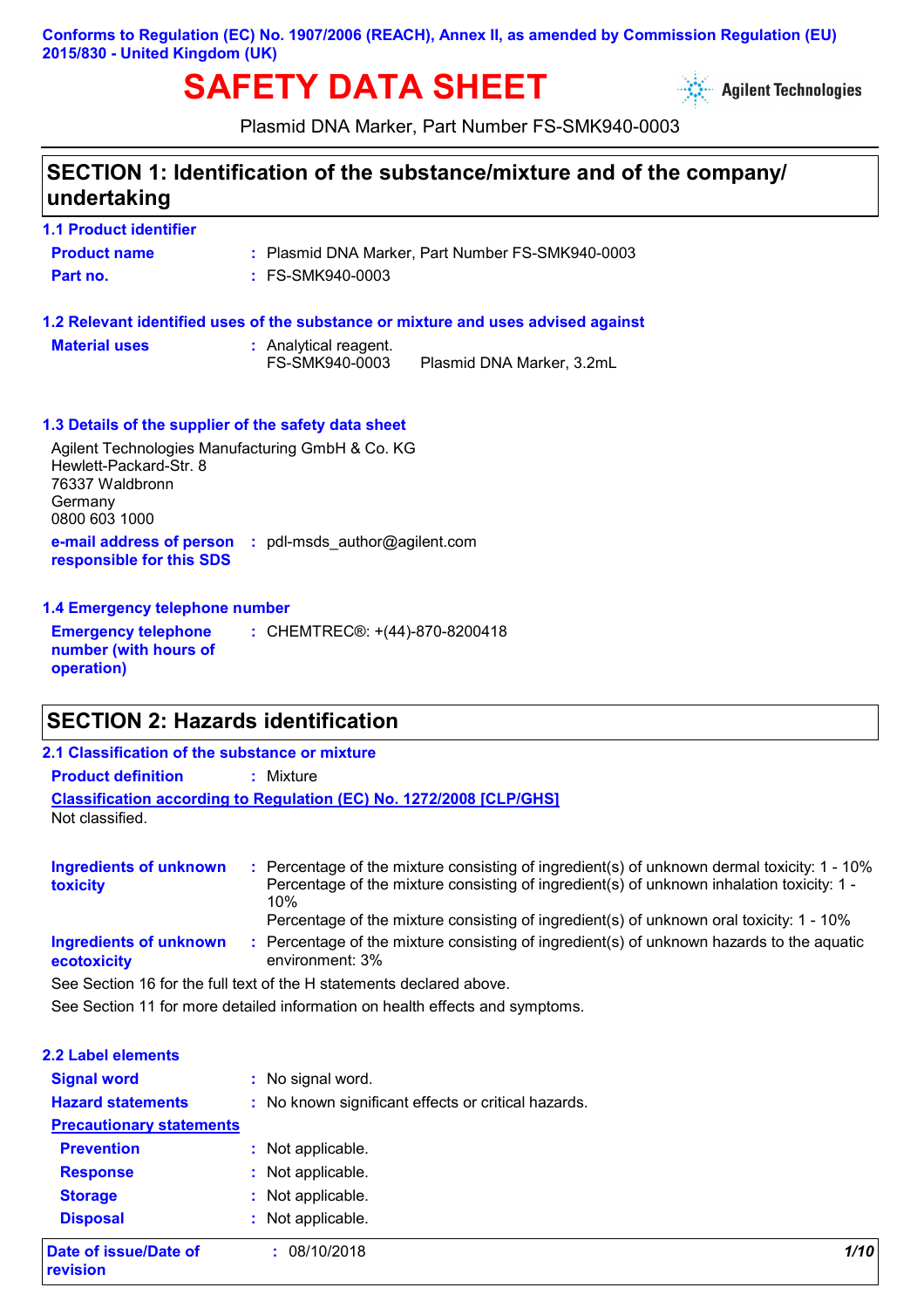### **SECTION 2: Hazards identification**

**Supplemental label :** Not applicable.

**elements Annex XVII - Restrictions :** Not applicable. **on the manufacture, placing on the market and use of certain dangerous substances, mixtures and articles**

#### **Special packaging requirements**

**Tactile warning of danger :** Not applicable.

#### **2.3 Other hazards**

**Other hazards which do : not result in classification** : None known.

### **SECTION 3: Composition/information on ingredients**

**3.2 Mixtures :** Mixture

There are no ingredients present which, within the current knowledge of the supplier and in the concentrations applicable, are classified as hazardous to health or the environment, are PBTs, vPvBs or Substances of equivalent concern, or have been assigned a workplace exposure limit and hence require reporting in this section.

Type

[1] Substance classified with a health or environmental hazard

[2] Substance with a workplace exposure limit

[3] Substance meets the criteria for PBT according to Regulation (EC) No. 1907/2006, Annex XIII

[4] Substance meets the criteria for vPvB according to Regulation (EC) No. 1907/2006, Annex XIII

[5] Substance of equivalent concern

[6] Additional disclosure due to company policy

Occupational exposure limits, if available, are listed in Section 8.

### **SECTION 4: First aid measures**

#### **4.1 Description of first aid measures**

| <b>Eye contact</b>                | : Immediately flush eyes with plenty of water, occasionally lifting the upper and lower<br>eyelids. Check for and remove any contact lenses. Get medical attention if irritation<br>occurs.                                                                                                                                                            |
|-----------------------------------|--------------------------------------------------------------------------------------------------------------------------------------------------------------------------------------------------------------------------------------------------------------------------------------------------------------------------------------------------------|
| <b>Inhalation</b>                 | : Remove victim to fresh air and keep at rest in a position comfortable for breathing. Get<br>medical attention if symptoms occur. In case of inhalation of decomposition products in<br>a fire, symptoms may be delayed. The exposed person may need to be kept under<br>medical surveillance for 48 hours.                                           |
| <b>Skin contact</b>               | : Flush contaminated skin with plenty of water. Remove contaminated clothing and<br>shoes. Get medical attention if symptoms occur.                                                                                                                                                                                                                    |
| <b>Ingestion</b>                  | : Wash out mouth with water. Remove victim to fresh air and keep at rest in a position<br>comfortable for breathing. If material has been swallowed and the exposed person is<br>conscious, give small quantities of water to drink. Do not induce vomiting unless<br>directed to do so by medical personnel. Get medical attention if symptoms occur. |
| <b>Protection of first-aiders</b> | : No action shall be taken involving any personal risk or without suitable training.                                                                                                                                                                                                                                                                   |

#### **4.2 Most important symptoms and effects, both acute and delayed**

| <b>Potential acute health effects</b> |                                                     |
|---------------------------------------|-----------------------------------------------------|
| <b>Eye contact</b>                    | : No known significant effects or critical hazards. |
| <b>Inhalation</b>                     | : No known significant effects or critical hazards. |
| <b>Skin contact</b>                   | : No known significant effects or critical hazards. |

| Date of issue/Date of | 08/10/2018 | 2/10 |
|-----------------------|------------|------|
| revision              |            |      |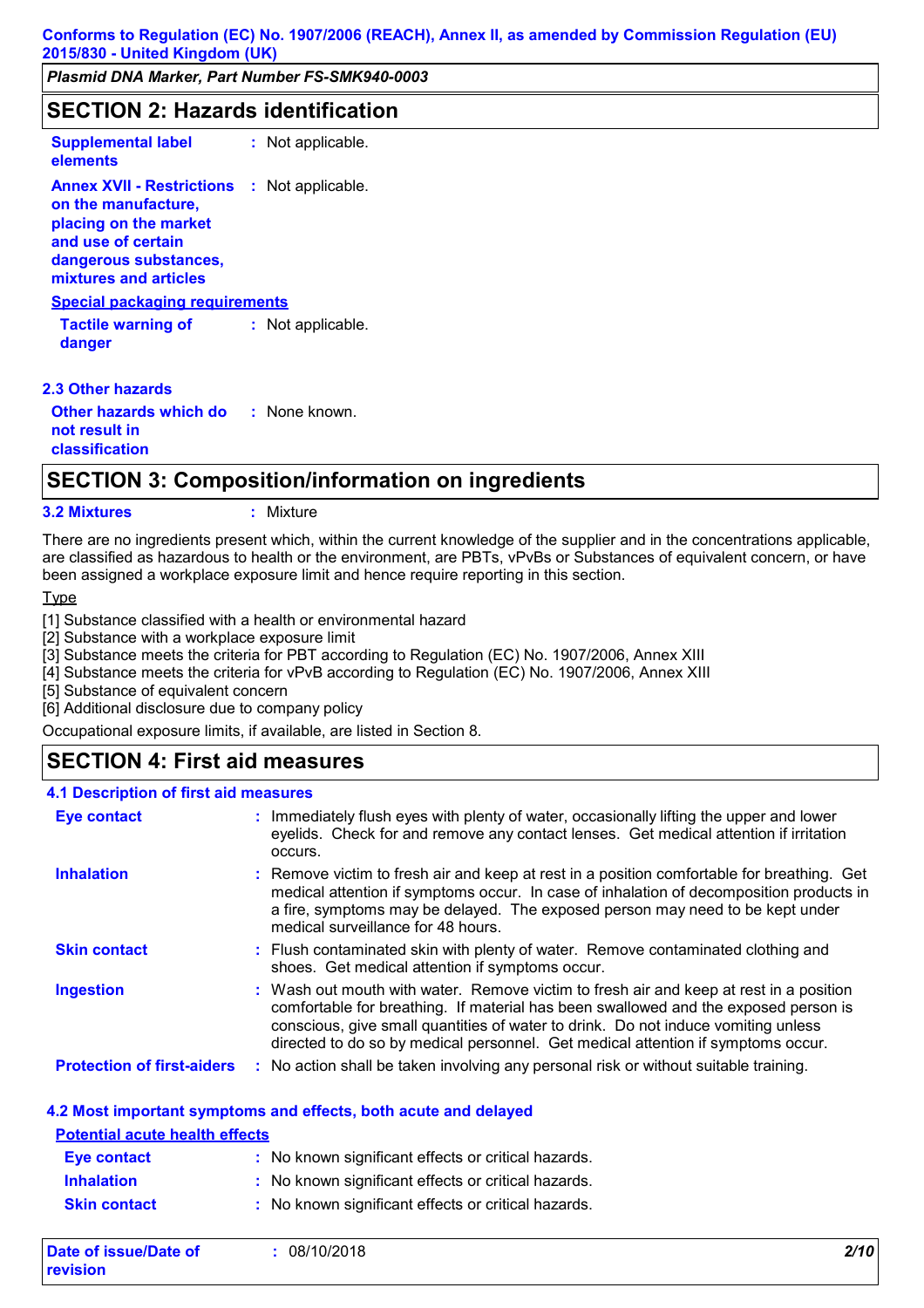**Conforms to Regulation (EC) No. 1907/2006 (REACH), Annex II, as amended by Commission Regulation (EU)**

| 2015/830 - United Kingdom (UK)                               |                                                                                                                                                                                                                                                                                                                                                                           |
|--------------------------------------------------------------|---------------------------------------------------------------------------------------------------------------------------------------------------------------------------------------------------------------------------------------------------------------------------------------------------------------------------------------------------------------------------|
| Plasmid DNA Marker, Part Number FS-SMK940-0003               |                                                                                                                                                                                                                                                                                                                                                                           |
| <b>SECTION 4: First aid measures</b>                         |                                                                                                                                                                                                                                                                                                                                                                           |
| <b>Ingestion</b>                                             | : No known significant effects or critical hazards.                                                                                                                                                                                                                                                                                                                       |
| <b>Over-exposure signs/symptoms</b>                          |                                                                                                                                                                                                                                                                                                                                                                           |
| <b>Eye contact</b>                                           | : No specific data.                                                                                                                                                                                                                                                                                                                                                       |
| <b>Inhalation</b>                                            | : No specific data.                                                                                                                                                                                                                                                                                                                                                       |
| <b>Skin contact</b>                                          | : No specific data.                                                                                                                                                                                                                                                                                                                                                       |
| <b>Ingestion</b>                                             | : No specific data.                                                                                                                                                                                                                                                                                                                                                       |
|                                                              | 4.3 Indication of any immediate medical attention and special treatment needed                                                                                                                                                                                                                                                                                            |
| <b>Notes to physician</b>                                    | : In case of inhalation of decomposition products in a fire, symptoms may be delayed.<br>The exposed person may need to be kept under medical surveillance for 48 hours.                                                                                                                                                                                                  |
| <b>Specific treatments</b>                                   | : No specific treatment.                                                                                                                                                                                                                                                                                                                                                  |
| <b>SECTION 5: Firefighting measures</b>                      |                                                                                                                                                                                                                                                                                                                                                                           |
| 5.1 Extinguishing media                                      |                                                                                                                                                                                                                                                                                                                                                                           |
| <b>Suitable extinguishing</b><br>media                       | : Use an extinguishing agent suitable for the surrounding fire.                                                                                                                                                                                                                                                                                                           |
| <b>Unsuitable extinguishing</b><br>media                     | : None known.                                                                                                                                                                                                                                                                                                                                                             |
|                                                              | 5.2 Special hazards arising from the substance or mixture                                                                                                                                                                                                                                                                                                                 |
| <b>Hazards from the</b><br>substance or mixture              | : In a fire or if heated, a pressure increase will occur and the container may burst.                                                                                                                                                                                                                                                                                     |
| <b>Hazardous combustion</b><br>products                      | : Decomposition products may include the following materials:<br>carbon dioxide<br>carbon monoxide<br>nitrogen oxides                                                                                                                                                                                                                                                     |
| <b>5.3 Advice for firefighters</b>                           |                                                                                                                                                                                                                                                                                                                                                                           |
| <b>Special precautions for</b><br>fire-fighters              | : Promptly isolate the scene by removing all persons from the vicinity of the incident if<br>there is a fire. No action shall be taken involving any personal risk or without suitable<br>training.                                                                                                                                                                       |
| <b>Special protective</b><br>equipment for fire-<br>fighters | Fire-fighters should wear appropriate protective equipment and self-contained<br>÷.<br>breathing apparatus (SCBA) with a full face-piece operated in positive pressure mode.<br>Clothing for fire-fighters (including helmets, protective boots and gloves) conforming to<br>European standard EN 469 will provide a basic level of protection for chemical<br>incidents. |

|                                         | 6.1 Personal precautions, protective equipment and emergency procedures                                                                                                                                                                                                            |
|-----------------------------------------|------------------------------------------------------------------------------------------------------------------------------------------------------------------------------------------------------------------------------------------------------------------------------------|
| For non-emergency<br>personnel          | : No action shall be taken involving any personal risk or without suitable training.<br>Evacuate surrounding areas. Keep unnecessary and unprotected personnel from<br>entering. Do not touch or walk through spilt material. Put on appropriate personal<br>protective equipment. |
| For emergency<br>responders             | : If specialised clothing is required to deal with the spillage, take note of any information in<br>Section 8 on suitable and unsuitable materials. See also the information in "For non-<br>emergency personnel".                                                                 |
| <b>6.2 Environmental</b><br>precautions | : Avoid dispersal of spilt material and runoff and contact with soil, waterways, drains and<br>sewers. Inform the relevant authorities if the product has caused environmental<br>pollution (sewers, waterways, soil or air).                                                      |

### **6.3 Methods and material for containment and cleaning up**

| Date of issue/Date of | 08/10/2018 | 3/10 |
|-----------------------|------------|------|
| revision              |            |      |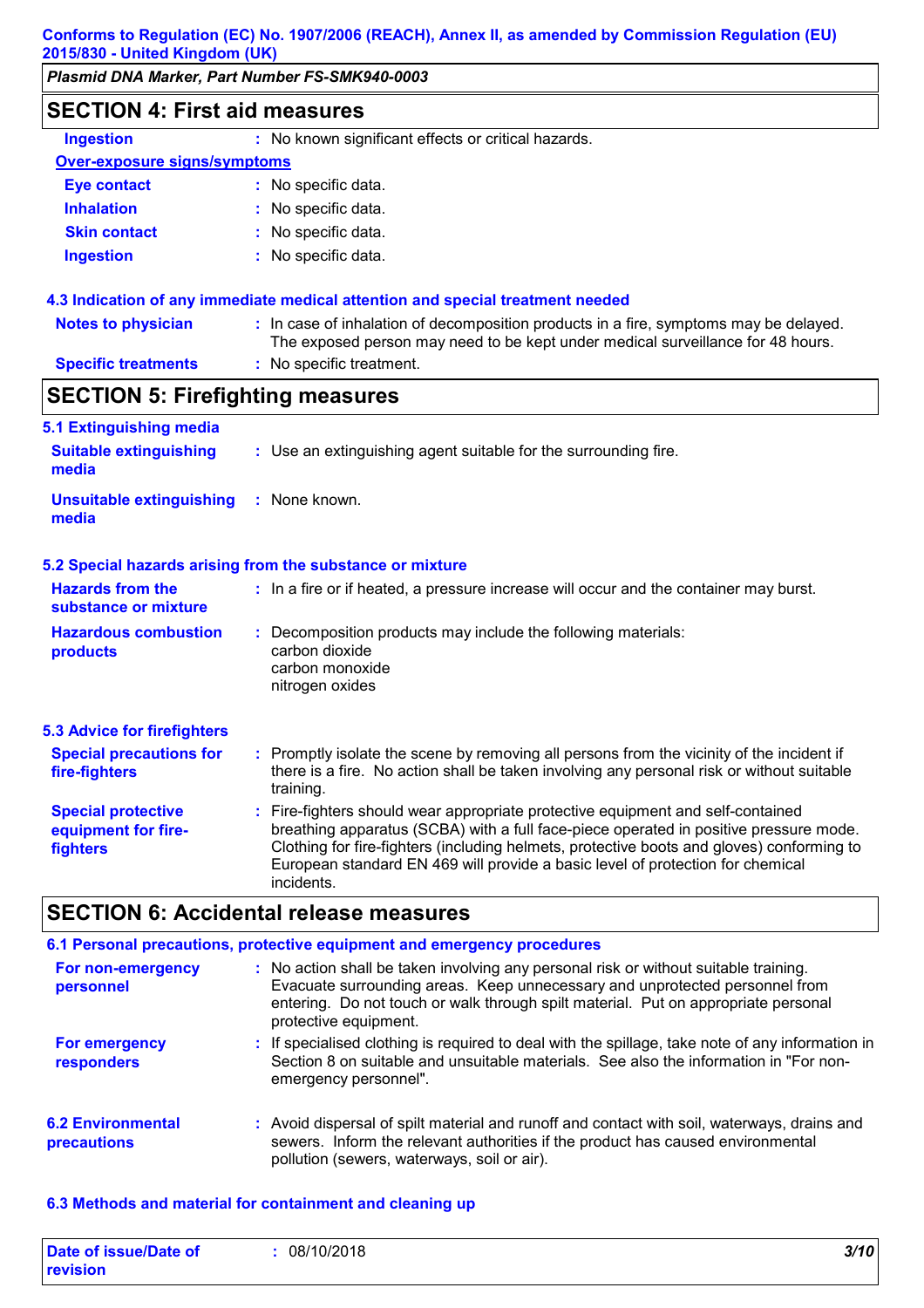**Conforms to Regulation (EC) No. 1907/2006 (REACH), Annex II, as amended by Commission Regulation (EU) 2015/830 - United Kingdom (UK)**

*Plasmid DNA Marker, Part Number FS-SMK940-0003*

### **SECTION 6: Accidental release measures**

| <b>Methods for cleaning up</b>            | : Stop leak if without risk. Move containers from spill area. Dilute with water and mop up<br>if water-soluble. Alternatively, or if water-insoluble, absorb with an inert dry material and<br>place in an appropriate waste disposal container. Dispose of via a licensed waste<br>disposal contractor. |
|-------------------------------------------|----------------------------------------------------------------------------------------------------------------------------------------------------------------------------------------------------------------------------------------------------------------------------------------------------------|
| 6.4 Reference to other<br><b>sections</b> | : See Section 1 for emergency contact information.<br>See Section 8 for information on appropriate personal protective equipment.<br>See Section 13 for additional waste treatment information.                                                                                                          |

### **SECTION 7: Handling and storage**

#### **7.1 Precautions for safe handling**

| <b>Protective measures</b>                       | : Put on appropriate personal protective equipment (see Section 8).                                                                                                                                                                                                                                                                                           |
|--------------------------------------------------|---------------------------------------------------------------------------------------------------------------------------------------------------------------------------------------------------------------------------------------------------------------------------------------------------------------------------------------------------------------|
| <b>Advice on general</b><br>occupational hygiene | : Eating, drinking and smoking should be prohibited in areas where this material is<br>handled, stored and processed. Workers should wash hands and face before eating,<br>drinking and smoking. Remove contaminated clothing and protective equipment before<br>entering eating areas. See also Section 8 for additional information on hygiene<br>measures. |

#### **7.2 Conditions for safe storage, including any incompatibilities**

| : Store in accordance with local regulations. Store in original container protected from<br><b>Storage</b><br>direct sunlight in a dry, cool and well-ventilated area, away from incompatible materials<br>(see Section 10) and food and drink. Keep container tightly closed and sealed until<br>ready for use. Containers that have been opened must be carefully resealed and kept<br>upright to prevent leakage. Do not store in unlabelled containers. Use appropriate<br>containment to avoid environmental contamination. See Section 10 for incompatible<br>materials before handling or use. |  |
|-------------------------------------------------------------------------------------------------------------------------------------------------------------------------------------------------------------------------------------------------------------------------------------------------------------------------------------------------------------------------------------------------------------------------------------------------------------------------------------------------------------------------------------------------------------------------------------------------------|--|
|-------------------------------------------------------------------------------------------------------------------------------------------------------------------------------------------------------------------------------------------------------------------------------------------------------------------------------------------------------------------------------------------------------------------------------------------------------------------------------------------------------------------------------------------------------------------------------------------------------|--|

#### **7.3 Specific end use(s)**

| <b>Recommendations</b>                                                  | : Industrial applications, Professional applications. |
|-------------------------------------------------------------------------|-------------------------------------------------------|
| <b>Industrial sector specific : Not applicable.</b><br><b>solutions</b> |                                                       |

### **SECTION 8: Exposure controls/personal protection**

#### **8.1 Control parameters**

#### **Occupational exposure limits**

No exposure limit value known.

#### **Recommended monitoring procedures :** If this product contains ingredients with exposure limits, personal, workplace atmosphere or biological monitoring may be required to determine the effectiveness of the ventilation or other control measures and/or the necessity to use respiratory protective equipment. Reference should be made to monitoring standards, such as the following: European Standard EN 689 (Workplace atmospheres - Guidance for the assessment of exposure by inhalation to chemical agents for comparison with limit values and measurement strategy) European Standard EN 14042 (Workplace atmospheres - Guide for the application and use of procedures for the assessment of exposure to chemical and biological agents) European Standard EN 482 (Workplace atmospheres - General requirements for the performance of procedures for the measurement of chemical agents) Reference to national guidance documents for methods for the determination of hazardous substances will also be required.

#### **DNELs/DMELs**

No DNELs/DMELs available.

**PNECs**

No PNECs available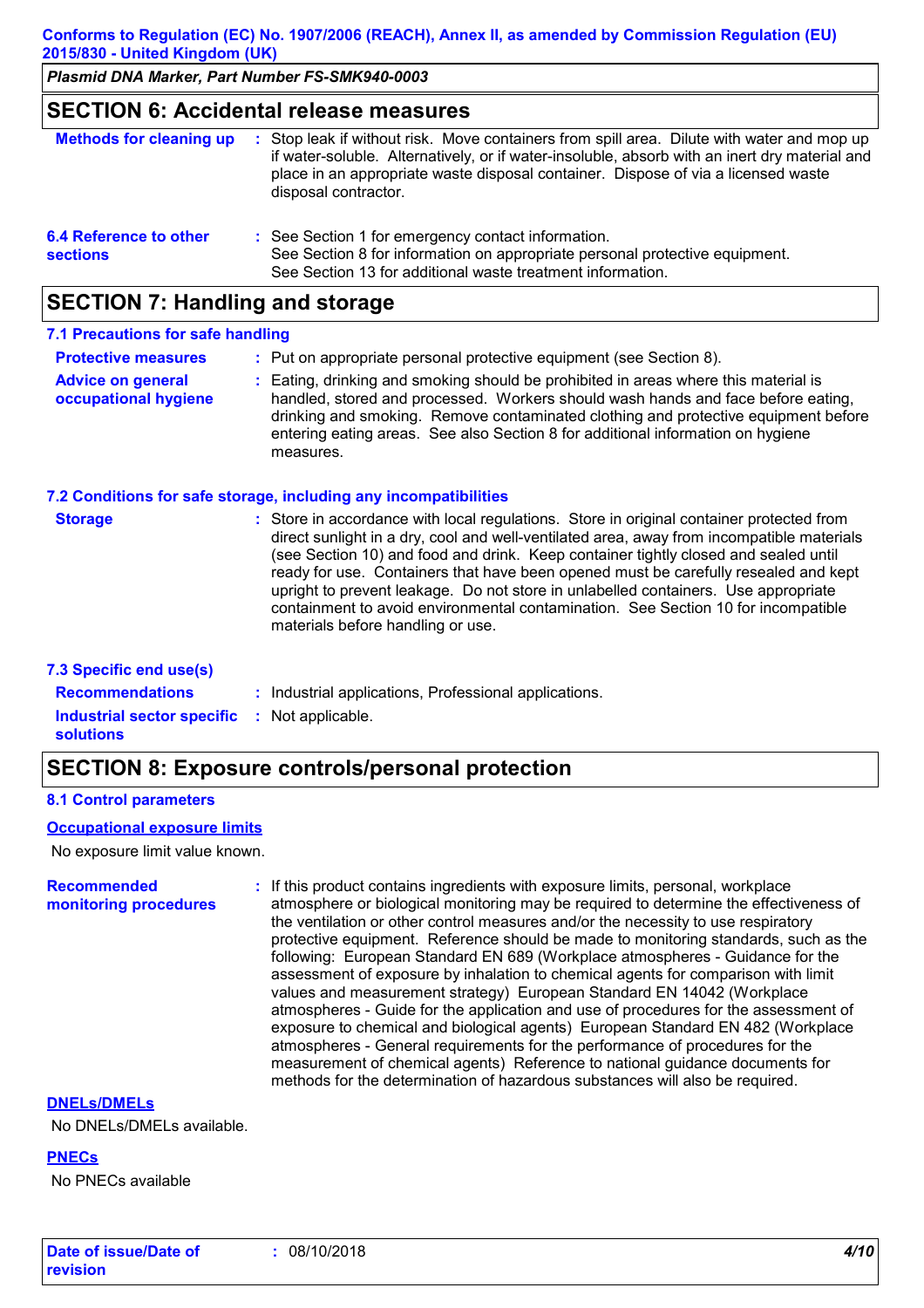### **SECTION 8: Exposure controls/personal protection**

| <b>8.2 Exposure controls</b>               |    |                                                                                                                                                                                                                                                                                                                                                                                                   |
|--------------------------------------------|----|---------------------------------------------------------------------------------------------------------------------------------------------------------------------------------------------------------------------------------------------------------------------------------------------------------------------------------------------------------------------------------------------------|
| <b>Appropriate engineering</b><br>controls |    | : Good general ventilation should be sufficient to control worker exposure to airborne<br>contaminants.                                                                                                                                                                                                                                                                                           |
| <b>Individual protection measures</b>      |    |                                                                                                                                                                                                                                                                                                                                                                                                   |
| <b>Hygiene measures</b>                    |    | : Wash hands, forearms and face thoroughly after handling chemical products, before<br>eating, smoking and using the lavatory and at the end of the working period.<br>Appropriate techniques should be used to remove potentially contaminated clothing.<br>Wash contaminated clothing before reusing. Ensure that eyewash stations and safety<br>showers are close to the workstation location. |
| <b>Eye/face protection</b>                 |    | Safety eyewear complying with an approved standard should be used when a risk<br>assessment indicates this is necessary to avoid exposure to liquid splashes, mists,<br>gases or dusts. If contact is possible, the following protection should be worn, unless<br>the assessment indicates a higher degree of protection: safety glasses with side-<br>shields.                                  |
| <b>Skin protection</b>                     |    |                                                                                                                                                                                                                                                                                                                                                                                                   |
| <b>Hand protection</b>                     |    | : Chemical-resistant, impervious gloves complying with an approved standard should be<br>worn at all times when handling chemical products if a risk assessment indicates this is<br>necessary.                                                                                                                                                                                                   |
| <b>Body protection</b>                     |    | : Personal protective equipment for the body should be selected based on the task being<br>performed and the risks involved and should be approved by a specialist before<br>handling this product.                                                                                                                                                                                               |
| <b>Other skin protection</b>               |    | : Appropriate footwear and any additional skin protection measures should be selected<br>based on the task being performed and the risks involved and should be approved by a<br>specialist before handling this product.                                                                                                                                                                         |
| <b>Respiratory protection</b>              |    | : Based on the hazard and potential for exposure, select a respirator that meets the<br>appropriate standard or certification. Respirators must be used according to a<br>respiratory protection program to ensure proper fitting, training, and other important<br>aspects of use.                                                                                                               |
| <b>Environmental exposure</b><br>controls  | ÷. | Emissions from ventilation or work process equipment should be checked to ensure<br>they comply with the requirements of environmental protection legislation. In some<br>cases, fume scrubbers, filters or engineering modifications to the process equipment<br>will be necessary to reduce emissions to acceptable levels.                                                                     |

### **SECTION 9: Physical and chemical properties**

### **9.1 Information on basic physical and chemical properties**

| <b>Appearance</b>                                                       |                       |
|-------------------------------------------------------------------------|-----------------------|
| <b>Physical state</b>                                                   | Liquid.<br>t.         |
| <b>Colour</b>                                                           | Not available.        |
| <b>Odour</b>                                                            | Not available.        |
| <b>Odour threshold</b>                                                  | Not available.<br>۰   |
| рH                                                                      | 8                     |
| <b>Melting point/freezing point</b>                                     | $: 0^{\circ}$ C       |
| <b>Initial boiling point and</b><br>boiling range                       | $: 100^{\circ}$ C     |
| <b>Flash point</b>                                                      | Not available.        |
| <b>Evaporation rate</b>                                                 | Not available.<br>ŧ.  |
| <b>Flammability (solid, gas)</b>                                        | Not applicable.<br>t. |
| <b>Upper/lower flammability or : Not available.</b><br>explosive limits |                       |
| <b>Vapour pressure</b>                                                  | Not available.        |
| <b>Vapour density</b>                                                   | Not available.        |
| <b>Relative density</b>                                                 | Not available.        |
| Data af Iaana (Data af                                                  | . 0014010040          |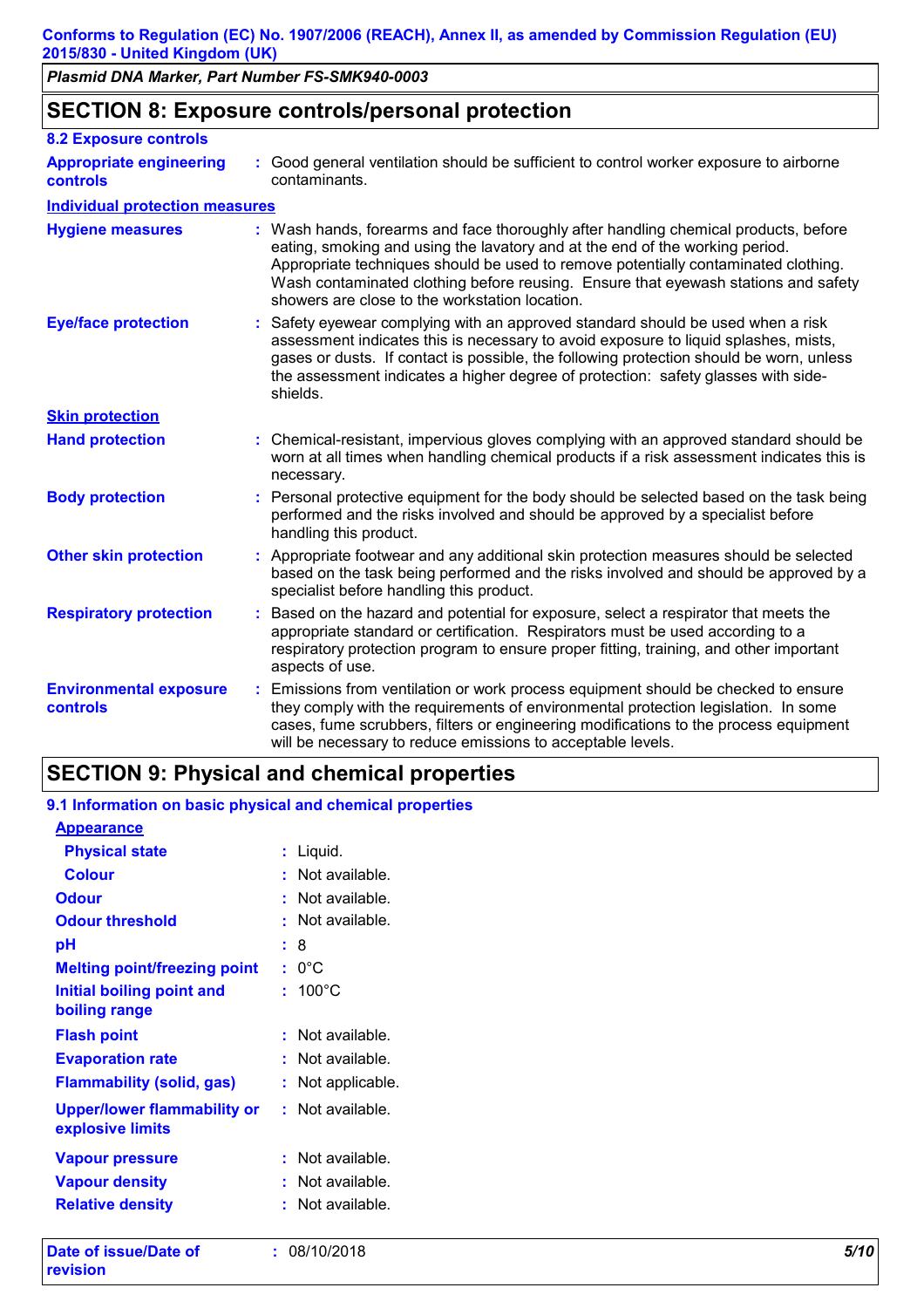### **SECTION 9: Physical and chemical properties**

| <b>Solubility(ies)</b>                            | Easily soluble in the following materials: cold water and hot water. |
|---------------------------------------------------|----------------------------------------------------------------------|
| <b>Partition coefficient: n-</b><br>octanol/water | Not available.<br>÷                                                  |
| <b>Auto-ignition temperature</b>                  | Not available.                                                       |
| <b>Decomposition temperature</b>                  | Not available.                                                       |
| <b>Viscosity</b>                                  | Not available.                                                       |
| <b>Explosive properties</b>                       | : Not available.                                                     |
| <b>Oxidising properties</b>                       | Not available.                                                       |

### **9.2 Other information**

No additional information.

## **SECTION 10: Stability and reactivity**

| <b>10.1 Reactivity</b>                          | : No specific test data related to reactivity available for this product or its ingredients.              |
|-------------------------------------------------|-----------------------------------------------------------------------------------------------------------|
| <b>10.2 Chemical stability</b>                  | : The product is stable.                                                                                  |
| 10.3 Possibility of<br>hazardous reactions      | : Under normal conditions of storage and use, hazardous reactions will not occur.                         |
| <b>10.4 Conditions to avoid</b>                 | : No specific data.                                                                                       |
| <b>10.5 Incompatible</b><br>materials           | : May react or be incompatible with oxidising materials.                                                  |
| <b>10.6 Hazardous</b><br>decomposition products | : Under normal conditions of storage and use, hazardous decomposition products should<br>not be produced. |

## **SECTION 11: Toxicological information**

| 11.1 Information on toxicological effects |                                                     |      |
|-------------------------------------------|-----------------------------------------------------|------|
| <b>Acute toxicity</b>                     |                                                     |      |
| Not available.                            |                                                     |      |
| <b>Irritation/Corrosion</b>               |                                                     |      |
| <b>Conclusion/Summary</b>                 | : Not available.                                    |      |
| <b>Sensitiser</b>                         |                                                     |      |
| <b>Conclusion/Summary</b>                 | : Not available.                                    |      |
| <b>Mutagenicity</b>                       |                                                     |      |
| <b>Conclusion/Summary</b>                 | : Not available.                                    |      |
| <b>Carcinogenicity</b>                    |                                                     |      |
| <b>Conclusion/Summary</b>                 | : Not available.                                    |      |
| <b>Reproductive toxicity</b>              |                                                     |      |
| <b>Conclusion/Summary</b>                 | : Not available.                                    |      |
| <b>Teratogenicity</b>                     |                                                     |      |
| <b>Conclusion/Summary</b>                 | : Not available.                                    |      |
| <b>Information on likely</b>              | : Not available.                                    |      |
| routes of exposure                        |                                                     |      |
| <b>Potential acute health effects</b>     |                                                     |      |
| <b>Inhalation</b>                         | : No known significant effects or critical hazards. |      |
| <b>Ingestion</b>                          | : No known significant effects or critical hazards. |      |
| Date of issue/Date of                     | : 08/10/2018                                        | 6/10 |
| revision                                  |                                                     |      |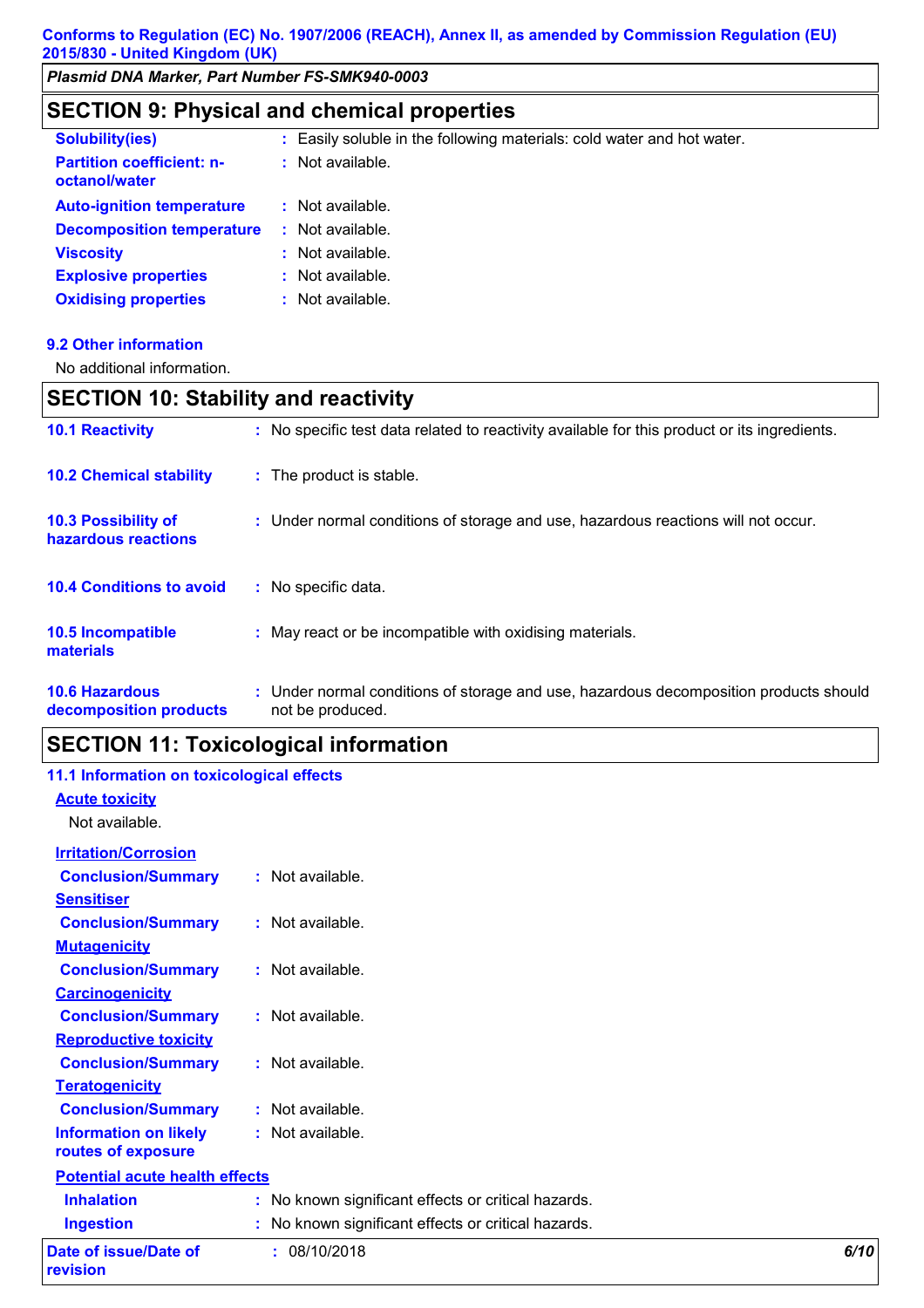### **SECTION 11: Toxicological information**

| <b>Skin contact</b>                          | : No known significant effects or critical hazards.                                        |  |
|----------------------------------------------|--------------------------------------------------------------------------------------------|--|
| <b>Eye contact</b>                           | : No known significant effects or critical hazards.                                        |  |
|                                              | Symptoms related to the physical, chemical and toxicological characteristics               |  |
| <b>Inhalation</b>                            | : No specific data.                                                                        |  |
| <b>Ingestion</b>                             | : No specific data.                                                                        |  |
| <b>Skin contact</b>                          | : No specific data.                                                                        |  |
| <b>Eye contact</b>                           | : No specific data.                                                                        |  |
|                                              | Delayed and immediate effects as well as chronic effects from short and long-term exposure |  |
| <b>Short term exposure</b>                   |                                                                                            |  |
| <b>Potential immediate</b><br><b>effects</b> | $:$ Not available.                                                                         |  |
| <b>Potential delayed</b><br>effects          | : Not available.                                                                           |  |
| <b>Long term exposure</b>                    |                                                                                            |  |
| <b>Potential immediate</b><br>effects        | : Not available.                                                                           |  |
| <b>Potential delayed</b><br>effects          | : Not available.                                                                           |  |
| <b>Potential chronic health effects</b>      |                                                                                            |  |
| <b>General</b>                               | : No known significant effects or critical hazards.                                        |  |
| <b>Carcinogenicity</b>                       | : No known significant effects or critical hazards.                                        |  |
| <b>Mutagenicity</b>                          | : No known significant effects or critical hazards.                                        |  |
| <b>Teratogenicity</b>                        | : No known significant effects or critical hazards.                                        |  |
| <b>Developmental effects</b>                 | : No known significant effects or critical hazards.                                        |  |
| <b>Fertility effects</b>                     | : No known significant effects or critical hazards.                                        |  |

## **SECTION 12: Ecological information**

| <b>12.1 Toxicity</b> |  |
|----------------------|--|
|----------------------|--|

**Conclusion/Summary :** Not available.

### **12.2 Persistence and degradability**

Not available.

#### **12.3 Bioaccumulative potential**

Not available.

| <b>12.4 Mobility in soil</b>                            |                    |
|---------------------------------------------------------|--------------------|
| <b>Soil/water partition</b><br><b>coefficient (Koc)</b> | $:$ Not available. |
| <b>Mobility</b>                                         | $:$ Not available. |

### **12.5 Results of PBT and vPvB assessment**

| <b>PBT</b>  | : Not applicable. |
|-------------|-------------------|
| <b>vPvB</b> | : Not applicable. |

**12.6 Other adverse effects** : No known significant effects or critical hazards.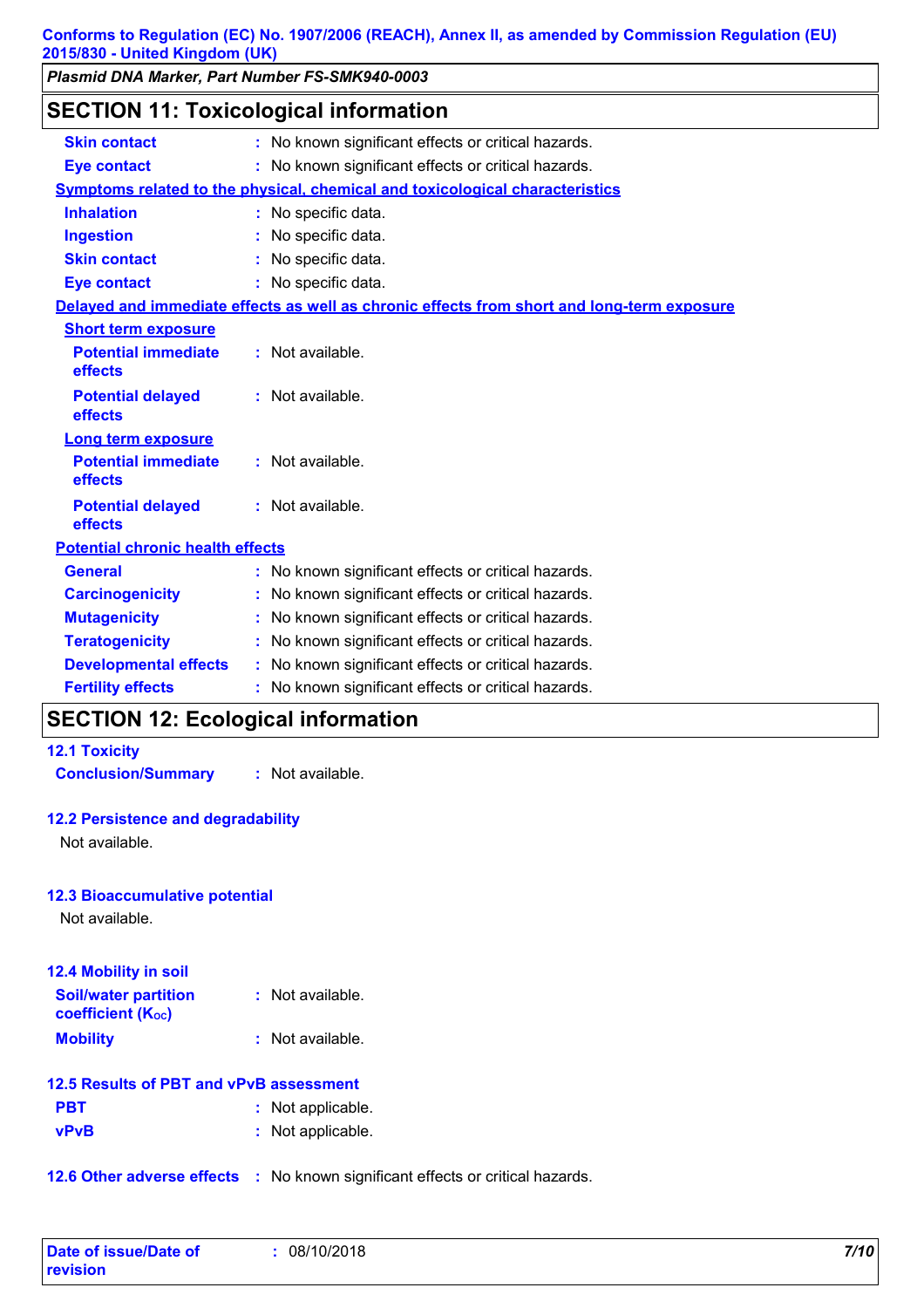### **SECTION 13: Disposal considerations**

### **13.1 Waste treatment methods**

| <b>Product</b>             |                                                                                                                                                                                                                                                                                                                                                                                                                                                                                                                                                  |
|----------------------------|--------------------------------------------------------------------------------------------------------------------------------------------------------------------------------------------------------------------------------------------------------------------------------------------------------------------------------------------------------------------------------------------------------------------------------------------------------------------------------------------------------------------------------------------------|
| <b>Methods of disposal</b> | : The generation of waste should be avoided or minimised wherever possible. Disposal<br>of this product, solutions and any by-products should at all times comply with the<br>requirements of environmental protection and waste disposal legislation and any<br>regional local authority requirements. Dispose of surplus and non-recyclable products<br>via a licensed waste disposal contractor. Waste should not be disposed of untreated to<br>the sewer unless fully compliant with the requirements of all authorities with jurisdiction. |
| <b>Hazardous waste</b>     | : Within the present knowledge of the supplier, this product is not regarded as hazardous<br>waste, as defined by EU Directive 2008/98/EC.                                                                                                                                                                                                                                                                                                                                                                                                       |
| <b>Packaging</b>           |                                                                                                                                                                                                                                                                                                                                                                                                                                                                                                                                                  |
| <b>Methods of disposal</b> | : The generation of waste should be avoided or minimised wherever possible. Waste<br>packaging should be recycled. Incineration or landfill should only be considered when<br>recycling is not feasible.                                                                                                                                                                                                                                                                                                                                         |
| <b>Special precautions</b> | : This material and its container must be disposed of in a safe way. Empty containers or<br>liners may retain some product residues. Avoid dispersal of spilt material and runoff<br>and contact with soil, waterways, drains and sewers.                                                                                                                                                                                                                                                                                                        |

### **SECTION 14: Transport information**

**ADR/RID / IMDG / IATA :** Not regulated.

| <b>14.6 Special precautions</b> | <b>Transport within user's premises:</b> always transport in closed containers that are                                      |
|---------------------------------|------------------------------------------------------------------------------------------------------------------------------|
| for user                        | upright and secure. Ensure that persons transporting the product know what to do in the<br>event of an accident or spillage. |

#### **14.7 Transport in bulk according to Annex II of Marpol and the IBC Code :** Not available.

## **SECTION 15: Regulatory information**

**15.1 Safety, health and environmental regulations/legislation specific for the substance or mixture**

**EU Regulation (EC) No. 1907/2006 (REACH)**

**Annex XIV - List of substances subject to authorisation**

### **Annex XIV**

None of the components are listed.

**Substances of very high concern**

None of the components are listed.

**Annex XVII - Restrictions : Not applicable.** 

**on the manufacture, placing on the market and use of certain dangerous substances, mixtures and articles**

#### **Other EU regulations**

**Ozone depleting substances (1005/2009/EU)** Not listed.

### **Prior Informed Consent (PIC) (649/2012/EU)**

Not listed.

### **Seveso Directive**

This product is not controlled under the Seveso Directive. **International regulations**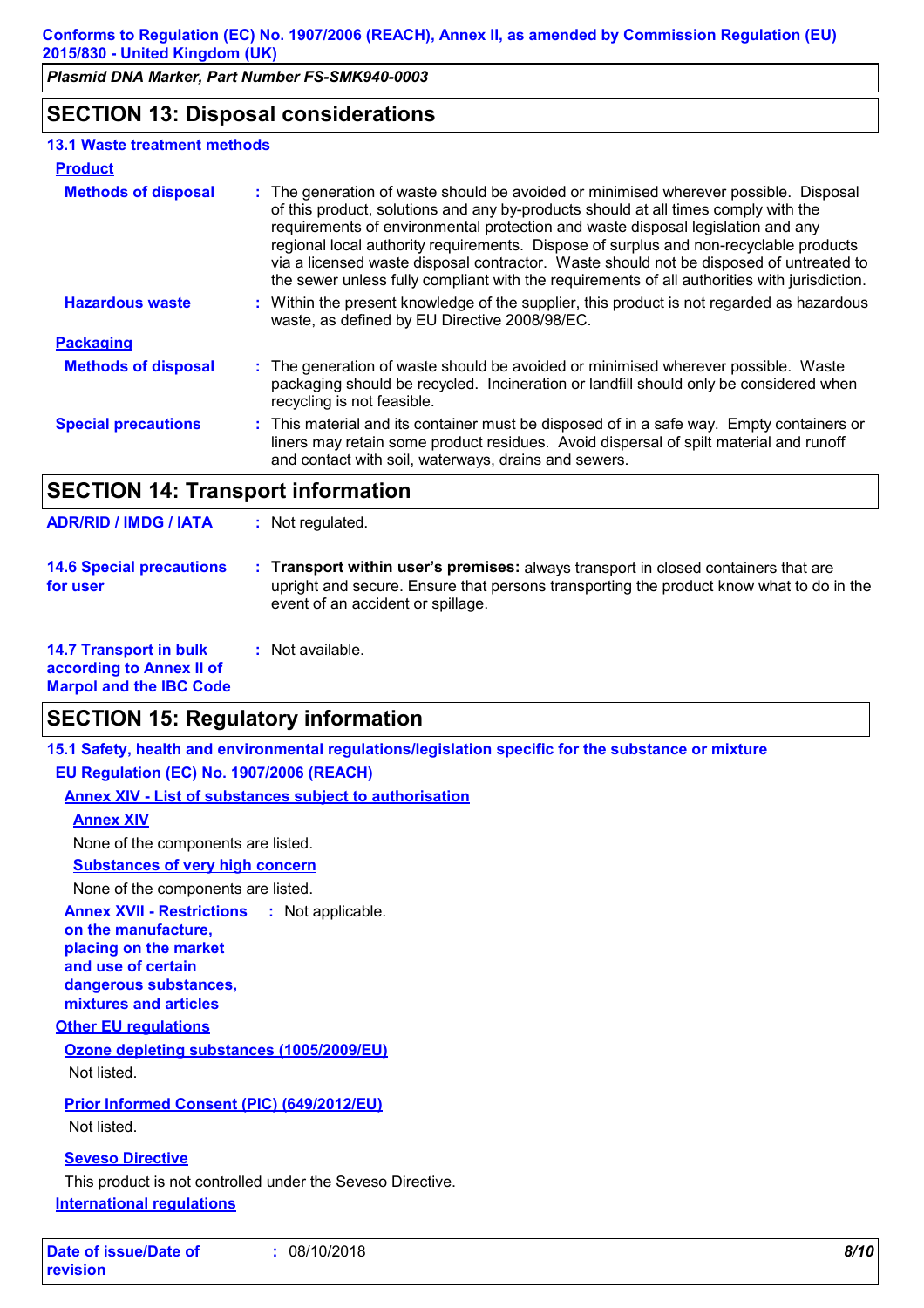# **SECTION 15: Regulatory information**

**15.2 Chemical safety assessment** This product contains substances for which Chemical Safety Assessments might **:** still be required. **Chemical Weapon Convention List Schedules I, II & III Chemicals Montreal Protocol (Annexes A, B, C, E)** Not listed. **Stockholm Convention on Persistent Organic Pollutants** Not listed. **Rotterdam Convention on Prior Informed Consent (PIC)** Not listed. Not listed. **UNECE Aarhus Protocol on POPs and Heavy Metals** Not listed. **Europe :** Not determined. **Inventory list Australia :** Not determined. **Canada :** Not determined. **China :** Not determined. **Japan : Japan inventory (ENCS)**: Not determined. **Japan inventory (ISHL)**: Not determined. **Republic of Korea :** Not determined. **Malaysia :** Not determined. **New Zealand :** Not determined. **Philippines :** Not determined. **Taiwan :** Not determined. **United States :** Not determined. **Turkey :** Not determined. **Thailand :** Not determined. **Viet Nam :** Not determined.

### **SECTION 16: Other information**

 $\nabla$  Indicates information that has changed from previously issued version.

| <b>Abbreviations and</b><br>acronyms | $\therefore$ ATE = Acute Toxicity Estimate<br>CLP = Classification, Labelling and Packaging Regulation [Regulation (EC) No. |
|--------------------------------------|-----------------------------------------------------------------------------------------------------------------------------|
|                                      | 1272/2008]                                                                                                                  |
|                                      | DNEL = Derived No Effect Level                                                                                              |
|                                      | EUH statement = CLP-specific Hazard statement                                                                               |
|                                      | <b>PNEC = Predicted No Effect Concentration</b>                                                                             |
|                                      | <b>RRN = REACH Registration Number</b>                                                                                      |
|                                      | R I II II II IM II I IR II AR II MANNI ABAMAAA FALBMAHAI                                                                    |

#### **Procedure used to derive the classification according to Regulation (EC) No. 1272/2008 [CLP/GHS]**

| <b>Classification</b> | <b>Justification</b> |
|-----------------------|----------------------|
| Not classified.       |                      |

#### **Full text of abbreviated H statements**

Not applicable.

### **Full text of classifications [CLP/GHS]**

Not applicable.